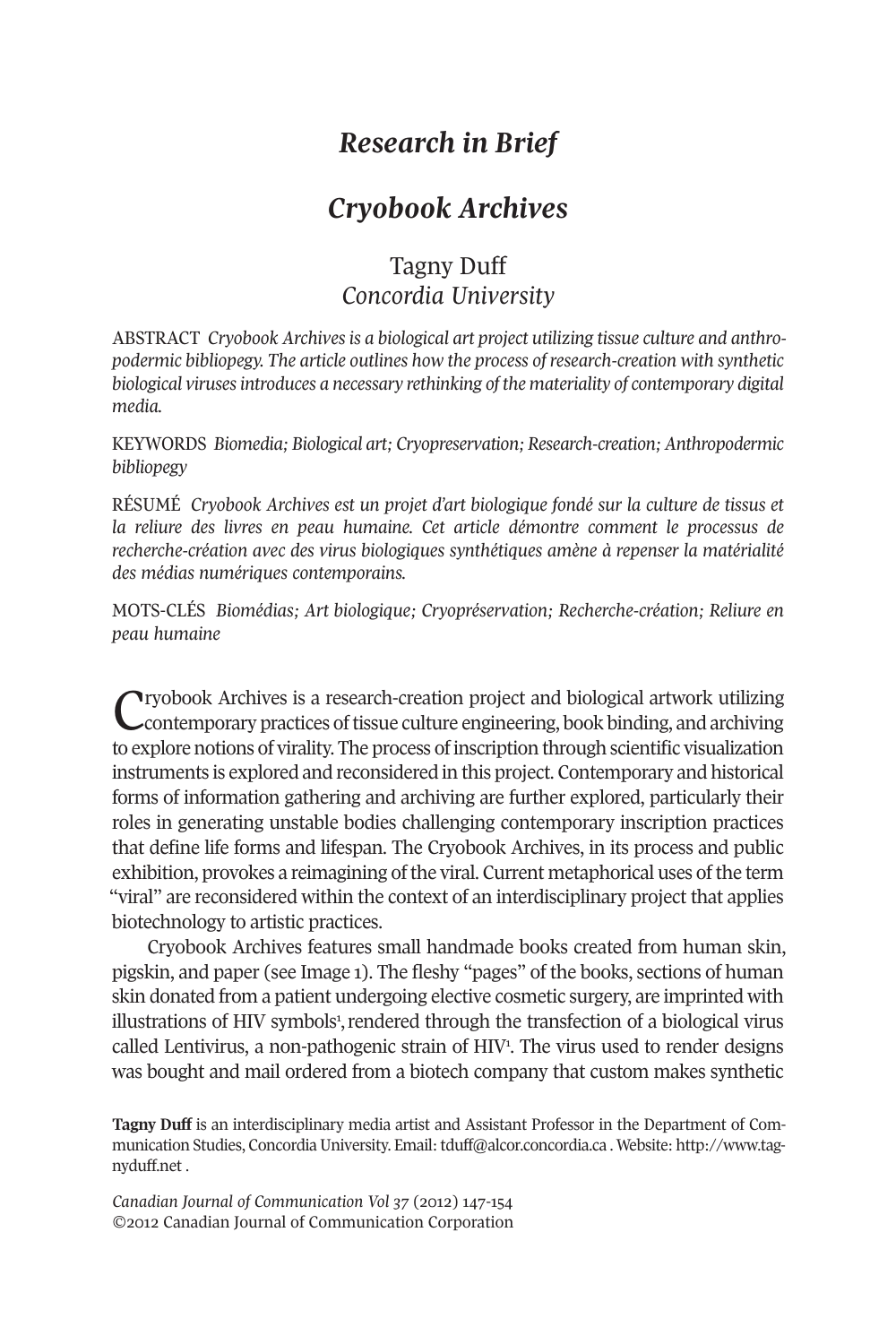viruses. Cells were first grown in the lab and then transfected by the virus. Custom made leather book stamps featuring the relief of the HIV illustrations were imprinted into human and pigskin pages, then filled with viral host cells (HaCaT cells)<sup>2</sup>. The cells were fixed and then stained in order to render the designs on the skin visible to the naked eye. The books are currently exhibited in a portable freezer unit built in collaboration with engineer and NXI Gestatio Lab researcher, David St.Onge3 . The unit is modelled after small wooden library boxes used to deliver books to lighthouse outpost workers around the Great Lakes region in Canada and the USA during the nineteenth century. The process of making the cryobooks, the materials used in the project, and the display of the exhibition, all explore notions of the viral.



### **Image 1: Cryobooks (Before cryopreservation) 2010.**

Photo credit: Tagny Duff

## **Viral, virality, and circumnavigating inscription**

Virality or the viral is, arguably, a key conceptual preoccupation in the 21st century popular imaginary. The term itself is used to describe the distribution of data and knowledge via the Internet, as well as the global spread of viral pandemics across geographical and biological systems. "The viral" is often expressed as both fear and desire around contamination of the integrity, longevity, and memory of such systems. Metaphors of the viral may be drawn from analogies to illness, disease, and military force, and can be applied to both biological and digital viruses. The viral is pre-emptively "defended" with computer anti-virus software that protects against attack by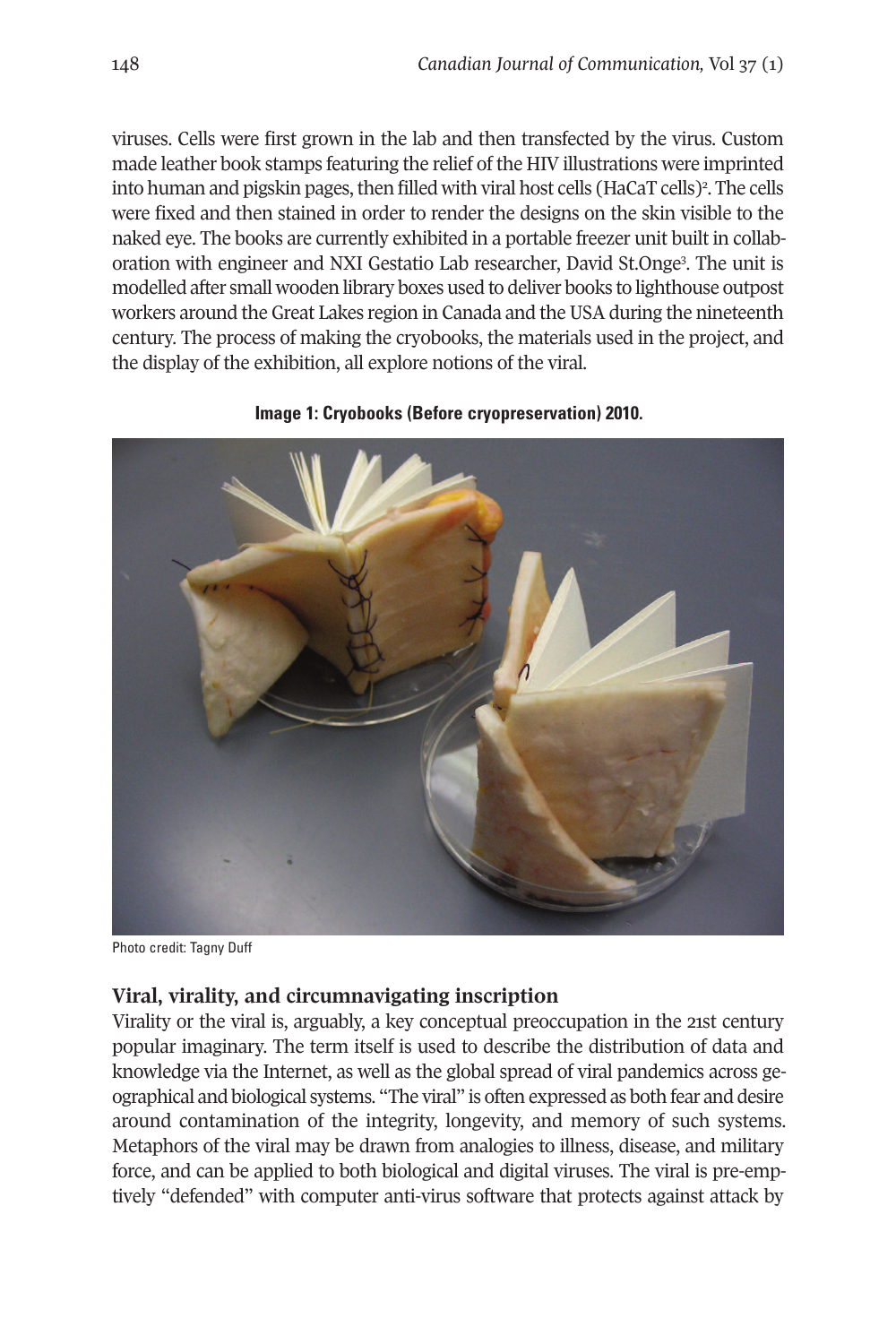malicious invaders. The fear of an impending viral epidemic may provoke quarantine and suspension of citizen rights in orderto prevent infection and spread of contagion.

The term viral, in this project, is not a metaphor borrowing from the epidemiology of human viral infection or virology, the study of biological viruses in the laboratory. The Cryobooks Archives provokes a reconsideration of the use of the term both by making and exhibiting books made of synthetic biological viruses, customized via a digital DNA sequencing database and various digital and analog distribution networks. The viral, in this case, emphasizes explicit relations between, across, and through human vectors and non-human distribution systems (economy, internet, global epidemic et cetera) generative of "surplus value of code … capturing and exceeding binary logic" (Deleuze & Guattari, 1987, p. 11). In other words, the viral is explored as both a digital movement across networks and technological assemblages, as well as cellular bodies and organic matter.

The notion of virality and viral is most notably explored by earlier philosophers Deleuze and Guattari (1987). Their concept of the rhizome foreshadows contemporary writing on the viral. Borrowing from the finding of early virologists who discovered that retroviruses jump the species barrier, they proposed in *A Thousand Plateaus*, a paradigm shift in how humans perceive of and inscribe the interrelationship between humans and non-humans. They call for the embrace of trans-species relations, and pre-emptthe current political call for a post-anthropocentric world where human subjectivity no longer is the privileged perspective. <sup>4</sup> The philosophical stance has since been expanded upon by contemporary theorists, including Manuel de Landa (1997), who, in *A Thousand Years of Non-linear History*, emphasises the ecological and geographic migrations patterns of humans and non-humans as vectors for viral movement across vast landscapes of time and space. Media theorist Jussi Parikka (2007) articulates the need to "elaborate a viral politics and a viral ontology in order to perceive how power operates in the imperceptible networks of the digital code and molecular biology" (p. 267).

By working directly with tissue culture engineering practices in the lab to make the Cryobook Archives, the project is inspired by the work of this literature and aims to explore first hand how current use and application of retroviruses might bring another perspective to, and reconsideration of, virality as an alternative mode of inscription performed by visualization tools and contemporary popular cultural references today. The Cryobook Archives explores the reliance on inscription devices to materialize the viral, in this case, viral cells, by emphasizing the fragility and temporality of the fleshy and wet materiality of the viral host in the form of the book. The temporal and material quality of tissues across species is particularly important. Books, for example, are routinely made with the cells and skins of trees (paper) and animals (leather). In a concrete sense, tissue culture, genes, viruses and bacteria, sometimes in combination with digital media, form books of the 21st century. These books, or wet media, are generated and stored in scientific laboratories akin to literary libraries.

In the lab, one "reads" cellular and molecular movement as wetware, then documents it in order to signify and construct facts and meaning (Latour & Woolgar, 1986). The laboratory is set up to record, store, and catalogue specimens in archives and slide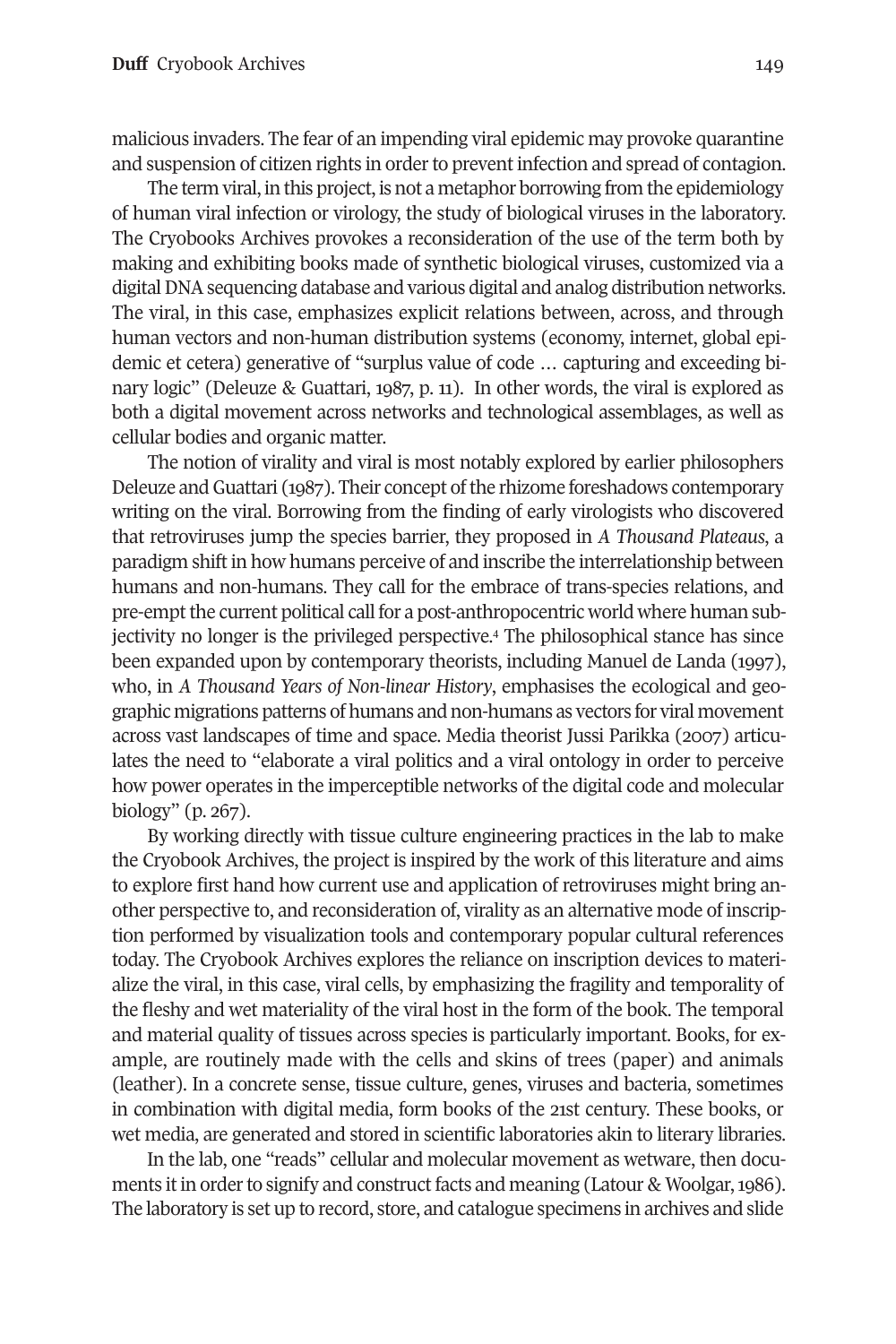libraries. Frozen specimens and slide specimens are labelled with the name of the author/scientist and date as one would a book cover. The wet frozen specimens themselves become the content that can be read via various visualization instruments. Visual and media literacy is necessary for this form of reading, whether through the colour coding of assays, microscopy slides and images, diagrams, or genetic coding, et cetera. Bruno Latour notes in *Science in Action* (1987), this reliance on reading science specimens through visualization instruments,

[w]e can see more, since we have before our eyes not only the image but what the image is made of. On the other hand we see *less* because now each of these elements that makes up the final graph could be modified so as to produce a different visual outcome. (p. 66)

Furthermore, he observes the importance of visualization tools required to make meaning: "What is behind a scientific text? Inscriptions" (p. 69).

Cell culture is regularly cryopreserved in cryostasis for unforeseeable periods of time, so that it may be referenced at the discretion of the researcher in the future. As time passes, signification changes, and returning to cryopreserved specimens may prove or reconstitute a semantic and grammatical order of an experiment. In other words, cells can be revived from cryopreservation, grown, and proliferated to perform liveliness in a petri dish, changing the semantic and grammatical constructions required to document experiments. As with dry tissue-based books and documents, these frozen wet documents may also outlive their donors. The cryopreservation of specimens is done in the form of stasis: neither alive nor undead. Such a stasis does not suggest the end of a process, but rather the potentiality of events where zombie viruses reawaken in their cellular hosts. In many cases, as Latour and Woolgar (*Laboratory Life,*1986) note, wet lab experiments are preserved forlong periods of historical time in the form of publication materials circulating as journals and books. These dry tissues may also experience a stasis, stored in dark basements for a human lifetime, only to be revitalized by technologies of signification.

The Cryobook Archives explores the potential for the frozen books to be experienced and read, not merely as a preserved and finished work, but rather as viral. The cryobooks introduce and disrupt semiotic reading by provoking a visceral encounter. The formation of tissue into the shape of books signifies their relationship to language. We see the human skin bound into book form and, as such, can identify signifiers and signified meanings, depending on how we are situated historically. The books also provoke sensations that are not expressed through language or emotion. A slippage and a surplus code emerge from the semiotic chain of meanings, introducing a viral relation. This slippage exceeds the act of reading and tracing of the work. The entanglement between semiotic meaning and affective sensation creates new assemblages. Books become viral, viruses become books, and human-animals become book viruses.

During the process of making the cryobooks in the lab, viruses are "read" by various visualization methods, including the western blot method and fluorescent microscopy. Colour detection, structural shape, and form detected by techno-scientific instruments create patterns that may be read, inscribed, and indexed. The Cryobook Archives utilize these practices of reading, while deliberately attempting to subvert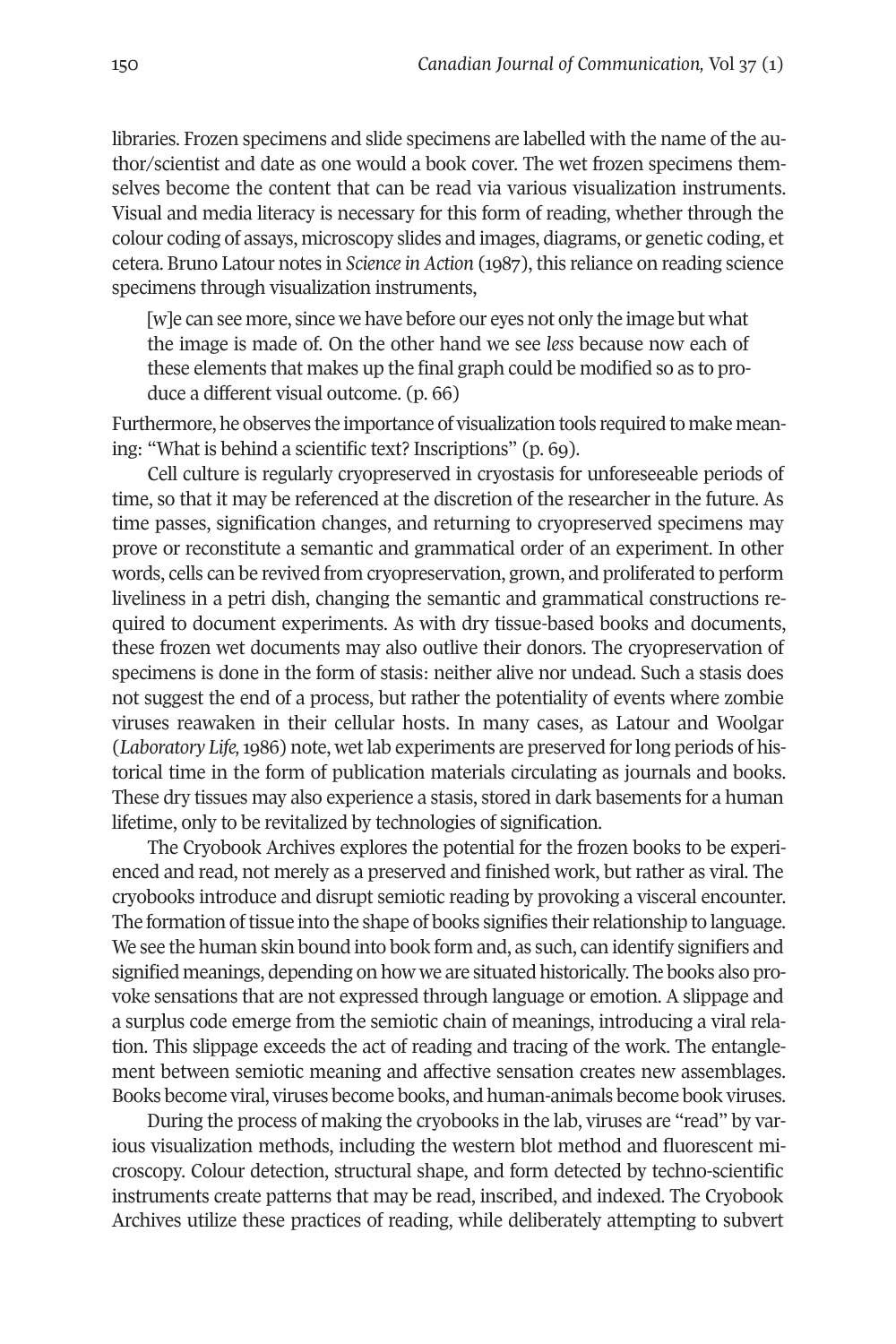the inscriptions and functionality of such practices. The rendering of the viral cells on the skin of the books suggests an unconvincing specimen from a scientific perspective. In fact, the protocol used to visualize the stains did not work properly, and rendered the areas of transfection white instead of blue. This mistake, or failure of the inscription, became a desirable, if unplanned, aesthetic element of the artwork.

## **Technologies of signification and temporality**

Inscription by technologies of signification across artistic and scientific modes of reception is explored in the Cryobook Archives. Theorist van Loon (2002) makes a convincing argument regarding how inscriptions are indexed via instruments of science and then read via aestheticization and rationalization, two aspects of technologies of signification:

> Technologies of signification install into the "present form" strings of symbolic associations which allow people not only to come to terms with new insights granted by technologies of visualization, but also to encounter them properly, both in syntagmatic and paradigmatic terms. Moreover, technologies of signification allow such symbolic associations to take place in a partial preconstituted semantic and grammatical order, which grants the necessary discursive continuity that reception requires, and enables a response to make sense. (p. 113)

The technologies of signification in scientific and artistic spheres are becoming increasingly important now that new image capturing capabilities are available through ubiquitous computing, supercomputers, andhigh-resolutiondigital screens.These faster and high-resolution image-based instruments, with great memory storage capability, are changing the way both fields are practicing and producing knowledge and meaning.

Materializing semiotic meaning through wet media—such as body parts—is less common in the realm of biological science, as instructors of anatomy courses now routinely teach surgery techniques via the digital screen and remote broadcast, rather than the traditional "hands-on" dissection of cadavers. The practice of working directly with bodies and organs, and the hand/eye coordination that this entails, is becoming obsolete in various areas of research. The Cryobook Archives reminds the viewers of this by provoking a re-reading of a forgotten and now controversial practice called anthropodermic bibliopegy. This craft, done by medical surgeons, involved the binding of anatomy books with human skin and emerged at the same time as the field of biomedical surgery in Europe in the 19th century (Alban, 2009; Thompson, 1946). At the time, the practice of preserving and binding human skin was an important practice for studying human anatomy in a visceral form not possible with drawings or photography. Surgeons undertook the practice as an homage to the life of the patient and as a mode of research to better understand the human body<sup>5</sup>.

The Cryobook Archives blend older and contemporary forms of preservation, such as bookbinding and cryopreservation strategies, highlighting some ofthe material and temporal limitations and potential of biotechnologies. In contemporary popular culture, hope and promise of a new progressive medical discovery propels biotechnolog-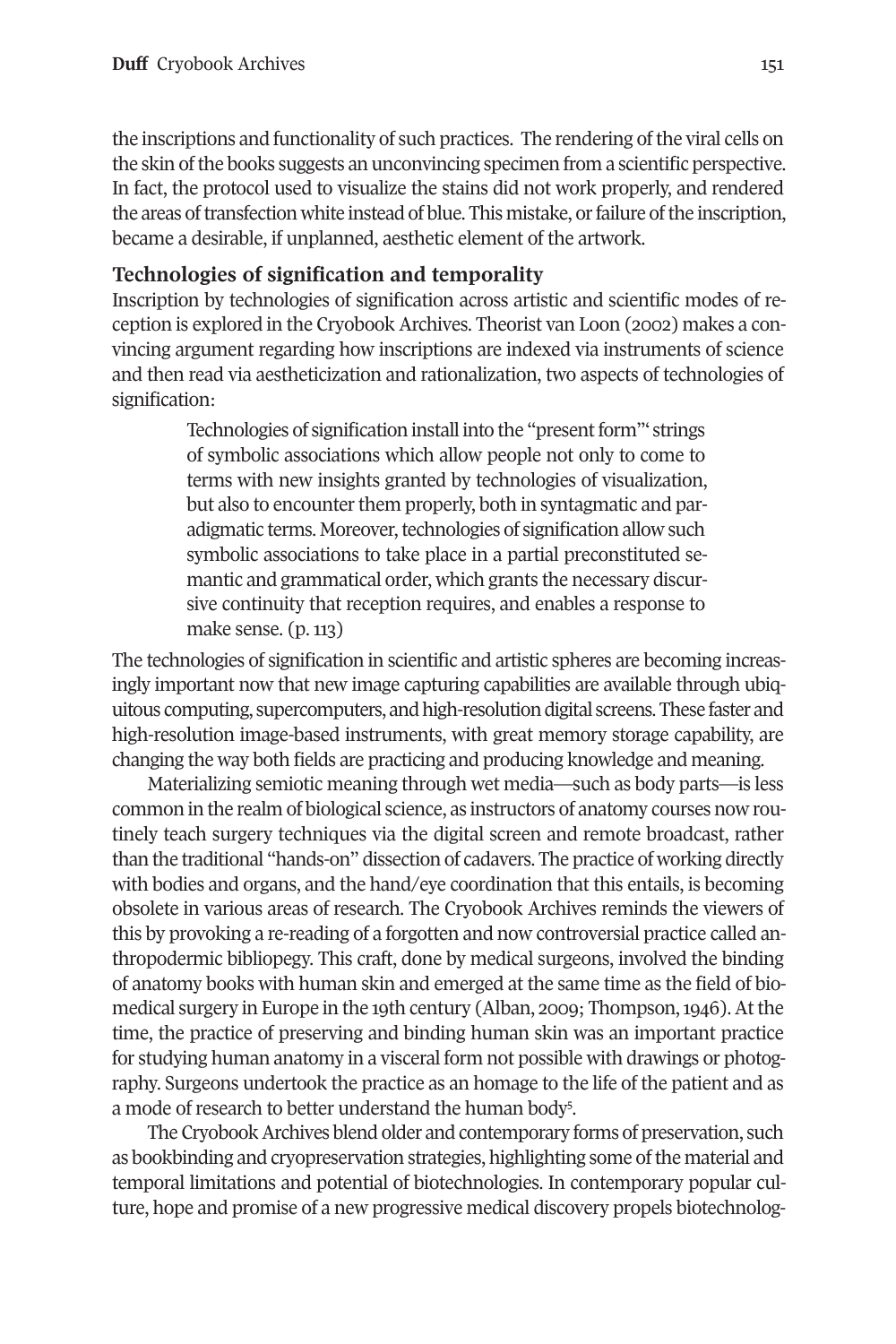ical research; yet, the longer term health effects and affects on bodies of all kinds human and non-human—are not known. Extending and preserving bodies, specimens, and memories does not create an endpoint; rather, such processes and technologies open up a range of imperceptible and unpredictable vitalities. For example, cryopreservation of cell lines and tissues (in 77 Celsius or over) suspend biological specimens in stasis for an indeterminable future that may exceed the donor's life span. Specimens are induced into stasis and are revitalized through careful biosensory and environmental manipulation. In theory, the cryobooks (and tissue and virus) could be preserved "forever"; however, environmental influences could easily (and most likely) interrupt this desire for immortality. For example, the electricity could go out and the freezer would lose power, leaving the cryobooks to thaw and then decompose. The idea of "forever" or "immortalization" is contingent on both the technological and environmental situations.

The various processes used to create, preserve, and display the CryobookArchives explicitly reveal that documentation and preservation changes the temporal lifespan and structure of the tissues. Cryopreservation may damage the structure of the tissue ifitis not prepared with chemicals. The microscopy documentation also requires chemical alteration of the specimen to be visualized. Most interestingly, the ability to extend lifespans via immortalized cell lines and cryopreservation has on the one hand expanded the life of various tissues, but has also contributed to the increase in contamination of cell lines (Dunham & Guthmiller, 2009). Human error and contamination in the laboratory has generated new interspecies and intercellular co-minglings, creating hybrids and chimeras. These "accidents" generate new temporal and spatial arrangements of time and life. New "virtual" entities are now being considered life forms but do not, as of yet, have taxonomic markers assigning them to the tree of life. The time of these chimerical "births" are not known, and in many cases are not yet identified. The durational life of these chimeras may exceed measurements that are based on filiations of different species.

The public exhibition of the cryobooks in a portable custom-made cryopreservation unit (see Image 2) amplifies the generative qualities of archival presentation via the cross contamination of tissues from a historical perspective. The freezer apparatus is modelled after wooden portable libraries used to deliver books to lighthouse workers around the Great Lakes in North America in the Nineteenth Century. The shipping routes from the Atlantic Ocean brought news from Europe, along with bodies incubating viral influenza, small pox, and a range of other viral diseases. Outposts were not only the sites for mobile information and trade, they were, as de Landa (1997) notes, often sites of quarantine meant to prevent the circulation and intermingling of viral tissues and bodies. The history and spatial migrations and contamination of the viral is exemplified and performed by the cryobooks in the lab and beyond. In the case of the Cryobook Archives, the art gallery becomes one of the "lighthouse outposts" that must negotiate and guide the movement of viral books and transmission across science laboratories, public encounter, courier services, customs brokers, and quarantine officials. The Cryobook Archives participate in the temporal spatial circulation and trans-species relation within and outside of the exhibition frame of the gallery or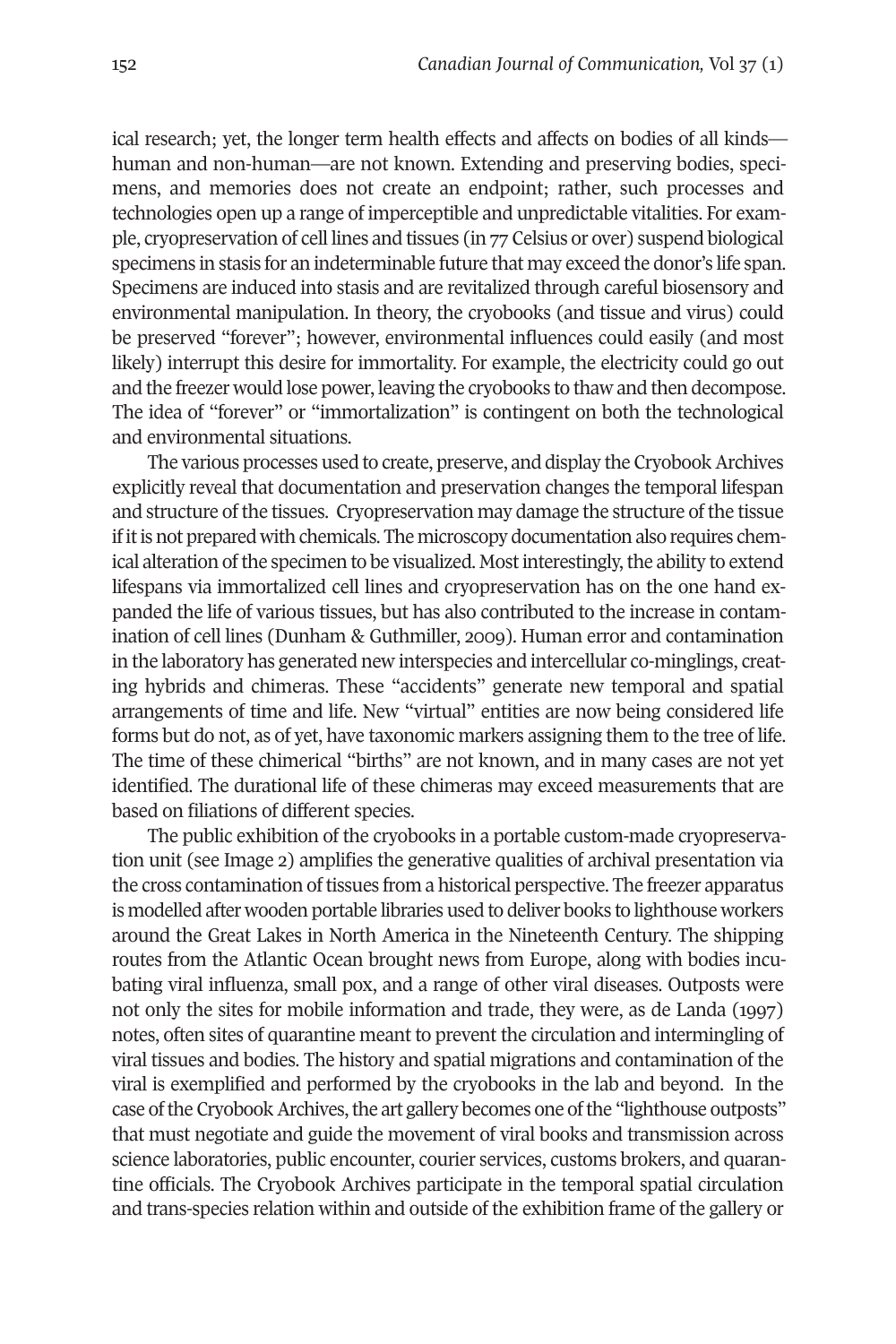the scientific laboratory. One example of this is the decomposition of one of the cryobook pages after transporting the cryobooks from a recent exhibition, back to the science lab where they are stored in cryofreezers. Despite all efforts to maintain an even temperature and sterile conditions, contamination and the introduction of microbial life occurred. Non-human agents have a large role to play in the temporality and longevity of carbon life, but are often dismissed until visualized. In this sense, the work is not a fixed representation or preservation of materials and concepts explored in the research and art production phase, but, more importantly, an active agent participating in, while circumnavigating, the processes of signification across various multiple spatial and temporal fields.



## **Image 2: Cryobook Archives installation displayed at Visceral, Science Gallery, Dublin Ireland 2011**

Photo credit: Patrick Bolger

The Cryobook Archives offers a moment to reflect on the relationship between old and new technologies that challenge human perception of virality. The re-reading of visualization and aestheticization of viruses and the viral is key at this juncture in human history. Becoming involved in the technologies of production and signification of the viral, as well as creating artistic works that intercept, question, and reconfigure the processes of meaning-making is a political gesture. Creating alternative visualizations of the viral can produce novel ways of thinking and experiencing the interrelationship of species and non-human forces that must and do co-exist on the planet. The wet leaky bits, often, are forgotten or omitted from discussions relating to virality in the digital humanities. Digital media theory, digital art, and popular media culture can stand to expand their reach to wet fleshy parts usually hidden from the equation of information creation across time and space. Digital media is never without moist hosts, nor are hosts without viral relations.